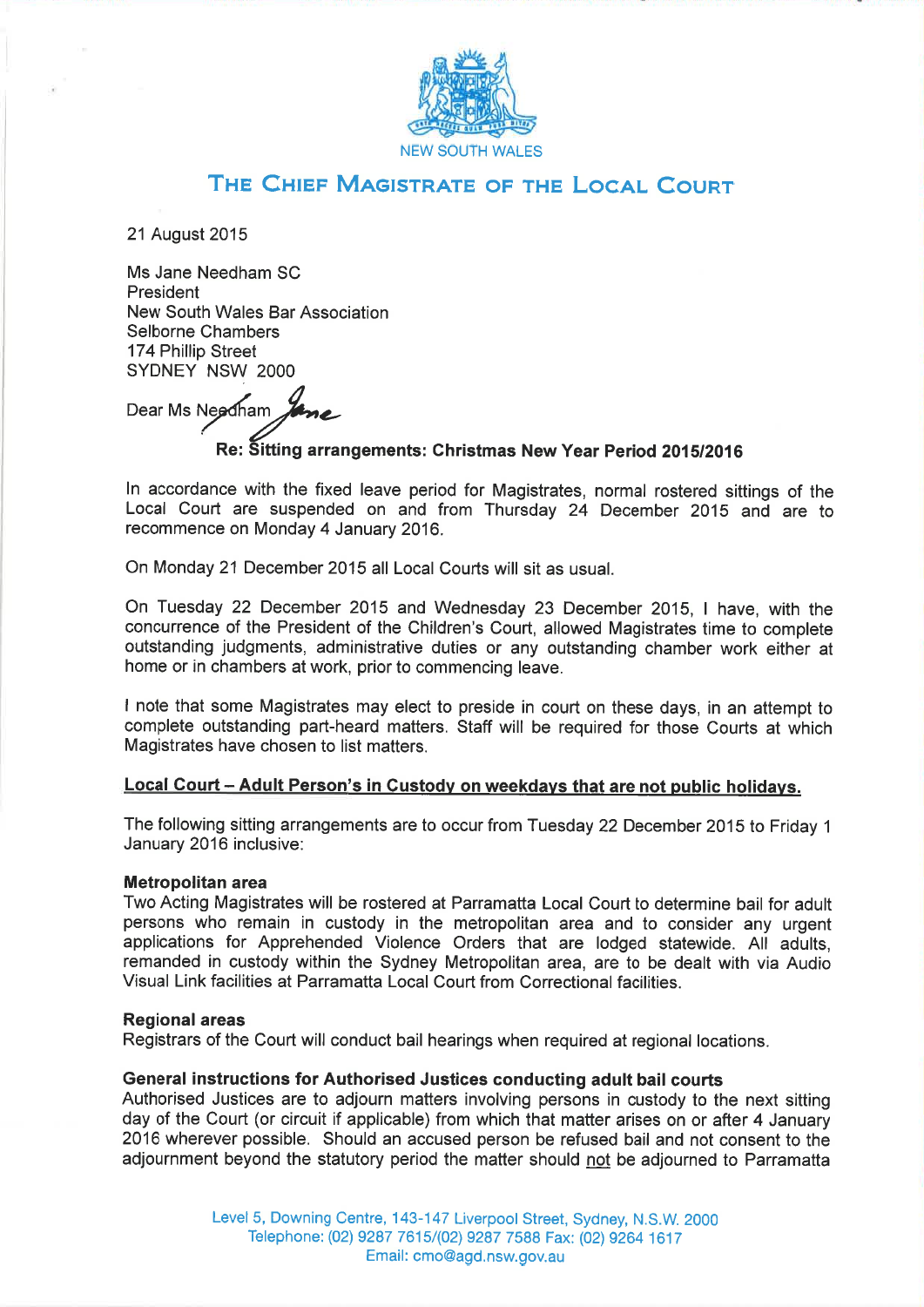Local Court unless arrangements have been made with the relevant registrar for the listing of the matter before a Magistrate.

### Children's Court - Juveniles in Custody on weekdays that are not public holidays.

#### Sittings arrangements on 22 and 23 December 2015.

Currently there is no legislative authority to allow for the Children's Court to conduct the bail hearings on the 22 and 23 December 2015 (outside the fixed Christmas period of leave) via AVL. His Honour Judge Johnston, President of the Children's Court has expressed his intention to seek amendments to the Evidence (Audio and Audio Visual Link) Regulations to allow for a consistency of approach for juveniles over the Christmas/New Year period. For the purpose of s5BA(2) of the Evidence (Audio and Audio Visual Link) Act 2010 all juvenile detention centres would be included in the Regulations.

Your advice as to support or otherwise for this proposal would be appreciated, please send advice to Rosemary Davidson, Executive Otficer of the Children's Court (rosemary davidson@agd.nsw.gov.au) on or before Friday 11 September 2015.

### The following sitting arrangements are to occur from Thursday 24 December 2015 to Friday I January 2016 inclusive:

Two Acting Magistrates with experience in the operation of the Children's Court will be rostered at Parramatta Children's Court to determine bail applications, urgent applications for Apprehended Violence Orders and urgent applications for care and protection orders from across the state.

Any juvenile who is taken into custody and refused bail by police is to be transported to the nearest Detention Centre and brought before Parramatta Children's Court via Audio Visual Link from that Detention Centre. Please note that in regional areas where long distances are required to transport the young person to the Detention Centre it may be preferable to initially place the juvenile before the Registrar (if available) for bail determination and if bail is subsequently refused by the Registrar the matter is to be adjourned to the following day to appear via Audio Visual Link facilities before the Magistrate at Parramatta Children's Court.

#### Gare and Protection Applications

Applications for Emergency Care and Protection Orders or applications for care and protection orders where a child has been removed or where care has been assumed are to be lodged at the nearest court. Staff at that Court should contact Parramatta Children's Court (8688-1888) to obtain an urgent listing date at Parramatta. Parties in regional or rural locations should, in appropriate cases, be assisted by court staff to appear at Parramatta Children's Court via Audio or Audio-Visual Link.

#### Apprehended Violence Orders

Magistrates will be available at Parramatta Children's Court and Local Court on weekdays that are not public holidays to determine urgent applications only during court sittings hours.

#### The following instructions are to be provided to Local Gourt staff during the fixed leave period:

**Parties are to be advised that they are not to attend either Parramatta Children's** Court or Local Court during the above period for the purpose of obtaining Apprehended Violence Orders. Please ensure that Registrars provide this information to their local police commands.